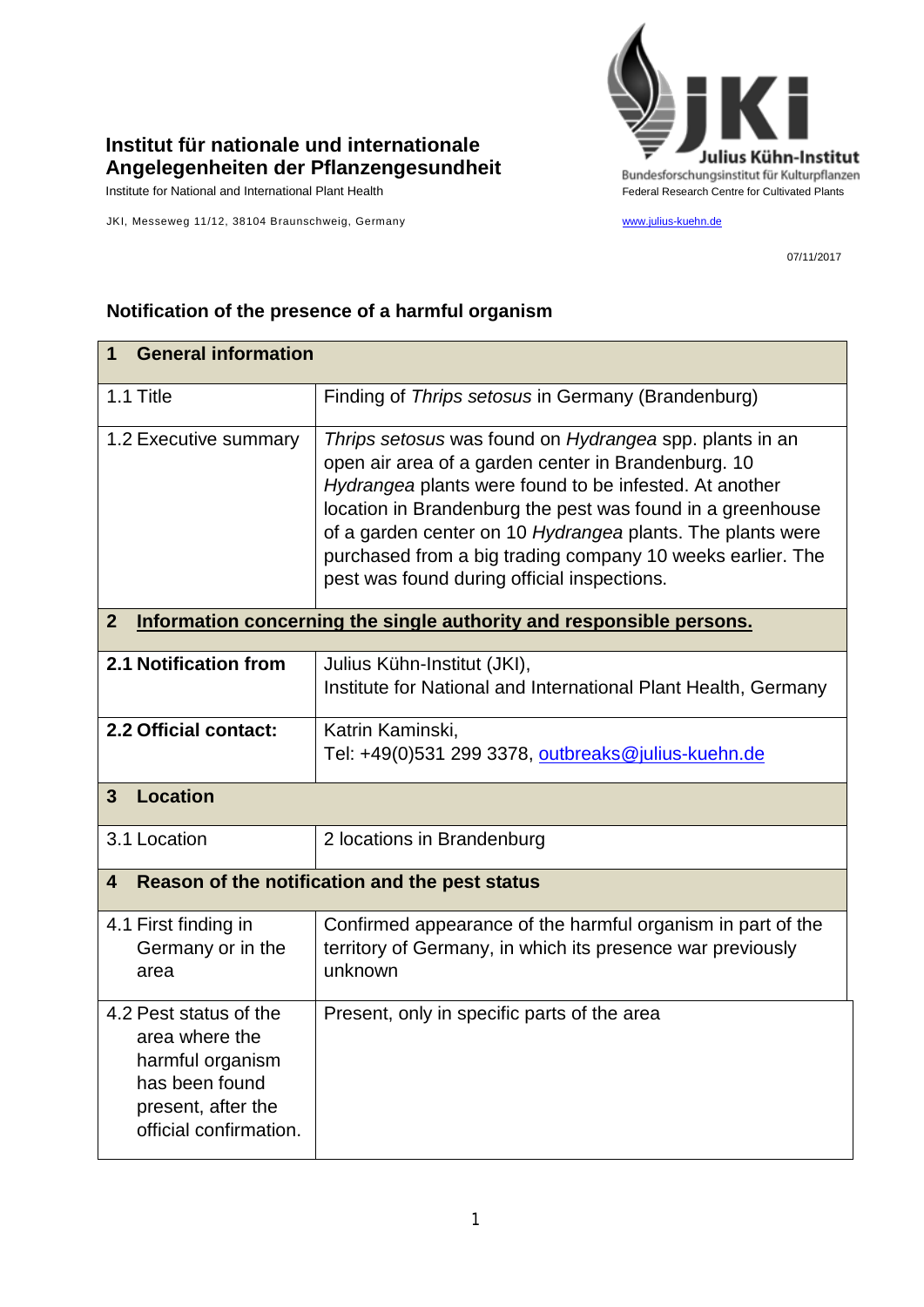| 4.3 Pest status in Germany before the<br>official confirmation of the presence,<br>or suspected presence, of the harmful<br>organism. | Present, only in some parts of Germany                                                                                     |  |  |
|---------------------------------------------------------------------------------------------------------------------------------------|----------------------------------------------------------------------------------------------------------------------------|--|--|
| 4.4 Pest status in Germany after the<br>official confirmation of the presence of<br>the harmful organism.                             | To be determined                                                                                                           |  |  |
| Finding, sampling, testing and confirmation of the harmful organism.<br>5                                                             |                                                                                                                            |  |  |
| 5.1 How the presence or appearance of<br>the harmful organism was found.                                                              | Phytosanitary inspection of any type                                                                                       |  |  |
| 5.2 Date of finding:                                                                                                                  | 05/10/2017 and 01/11/2017                                                                                                  |  |  |
| 5.3 Sampling for laboratory analysis.                                                                                                 | 27/10/2017 and 01/11/2017                                                                                                  |  |  |
|                                                                                                                                       | The specimens were shaken from the<br>plants and leaf samples were taken.                                                  |  |  |
| 5.4 Name and address of the Laboratory.                                                                                               | Landesamt für Ländliche Entwicklung,<br>Landwirtschaft und Flurordnung (LELF)                                              |  |  |
| 5.5 Diagnostic method.                                                                                                                | Morphological identification of an adult<br>and sequencing of a larvae                                                     |  |  |
| 5.6 Date of official confirmation of the<br>harmful organism's identity.                                                              | 27/10/2017 and 02/11/2017                                                                                                  |  |  |
| Infested area, and the severity and source of the outbreak in that area.<br>6                                                         |                                                                                                                            |  |  |
| 6.1 Size and delimitation of the infested<br>area.                                                                                    | 20 plants in total                                                                                                         |  |  |
| 6.2 Characteristics of the infested area<br>and its vicinity.                                                                         | Physically closed conditions: greenhouse<br>and open air: garden center (plants for<br>planting)                           |  |  |
| 6.3 Host plants in the infested area and<br>its vicinity.                                                                             | Hydrangea                                                                                                                  |  |  |
| 6.4 Infested plant(s), plant product(s) and<br>other object(s).                                                                       | Hydrangea                                                                                                                  |  |  |
| 6.5 Severity of the outbreak.                                                                                                         | The plants did not showed any symptoms<br>at one location but were heavily infested<br>and showed also symptoms of powdery |  |  |